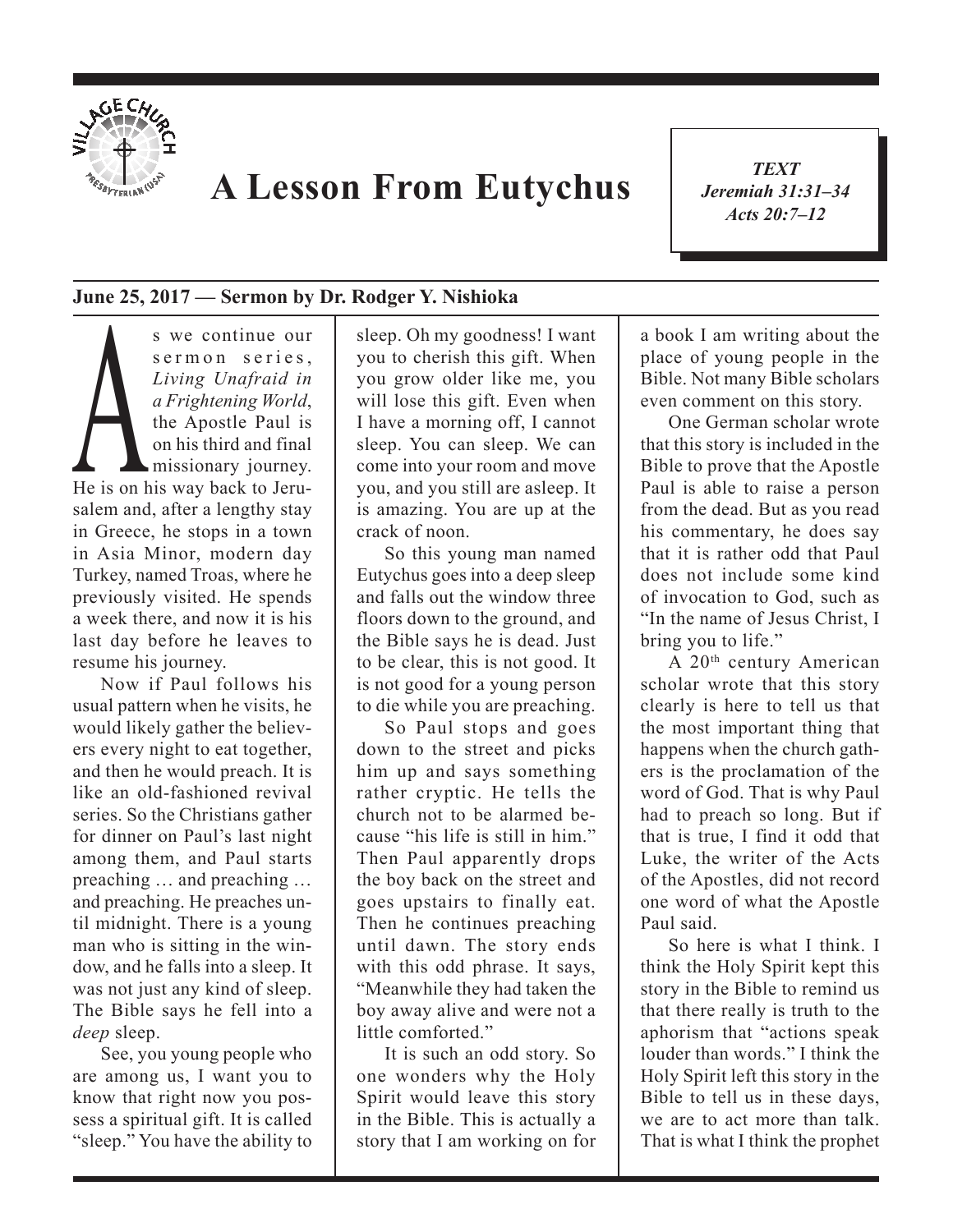2

Jeremiah meant when he said to the Hebrew people that the days of a new covenant are coming when God will write God's word upon our hearts, and no one will have to say to one another, "Know the Lord" — for all shall know God, from the least to the greatest.

Perhaps one way to live unafraid in this frightening world is to realize that we are being called to act and then to let the words come later.

Before joining you and before teaching at Columbia Seminary, I served for a number of years as a national staff person for the Presbyterian Church USA. I lived in Louisville, Kentucky, and worshipped at the Crescent Hill Presbyterian Church. This was a smaller congregation of about 140 members or so. I was part of a team of volunteers who worked with our youth ministry.

One fall, we gathered to our number a woman and her son, Ann and Scott. They moved to Louisville from Grosse Point, Michigan, after a sudden divorce earlier in the summer. There had been issues of betrayal. Scott was a rising junior in high school. He left behind a church where he was very involved. He was supposed to start that winter on his high school's basketball team. He left behind a girlfriend whom he loved very much.

Ann and Scott found their way to our church, and Ann asked us to do anything we could to get Scott involved but it was obvious that Scott

was not interested. He was angry and also likely depressed. His routine was that he would sit in their car in the parking lot and wait until the last possible moment to come into the sanctuary, sit in the last pew and then, as soon as the benediction was pronounced, he would head back to their car.

That fall, I was at a session meeting, and we were praying. I asked the elders to pray for Ann — but especially for Scott. I was worried about him. One of our elders was Janet. She was 79 years old and a power bowler and a power knitter. She could usually knit half a sweater during the session meeting. She would hold it up in front of our co-pastors and say, "See, at least something has been done for the kingdom of God during this session meeting."

The next Sunday, Janet was on the lookout for Scott, and she saw him sneak in at the last minute. When he tried to escape the sanctuary at the end of worship, her power bowler moves kicked in, and she caught him and backed him up against the wall and said to him, "Scottie, my name is Janet. I am an elder here, and I sure do love you. I think you are very handsome. I am glad you are here." And she hugged him.

He said, "Thanks, lady," and left.

The next Sunday, he tried a different way out of the sanctuary, and Janet caught him again. She did the same thing. This went on every single Sunday. It was the following spring, and for the first time since anyone could remember, Janet was not in church. She had developed blood clots in her right leg. It was painful and life-threatening.

Scott was driving home that day, and he asked Ann, "Mom, where was that weird old lady today?"

Ann replied, "Well, honey, which weird old lady? There are several weird old ladies in our congregation."

Scott said, "The one who always hugs me."

Then Ann reminded him that Janet was in the hospital that day. So Scott turned the car around, and Ann told me later that she had to almost run to keep up with her tall, handsome basketball-playing son as he strode through the corridors of Jewish Hospital in downtown Louisville looking for Janet's room.

He barged into her room, and Janet was reading her Bible. She looked up, surprised. She said to him, "Scottie, what are you doing here? Did you come here just to see me?"

Scott said, "Well, we were just driving around."

Then Janet told him to come over and stand by her bed, so she could reach out and hug him. He did, and she hugged him. And then this tall, handsome senior in high school shoved this beautiful lady over, and he sat on her bed with her. He wrapped his basketball wingspan arms around her and rested his chin on her gorgeous gray hair, and he whispered, "How are you doing, Miss Janet?"